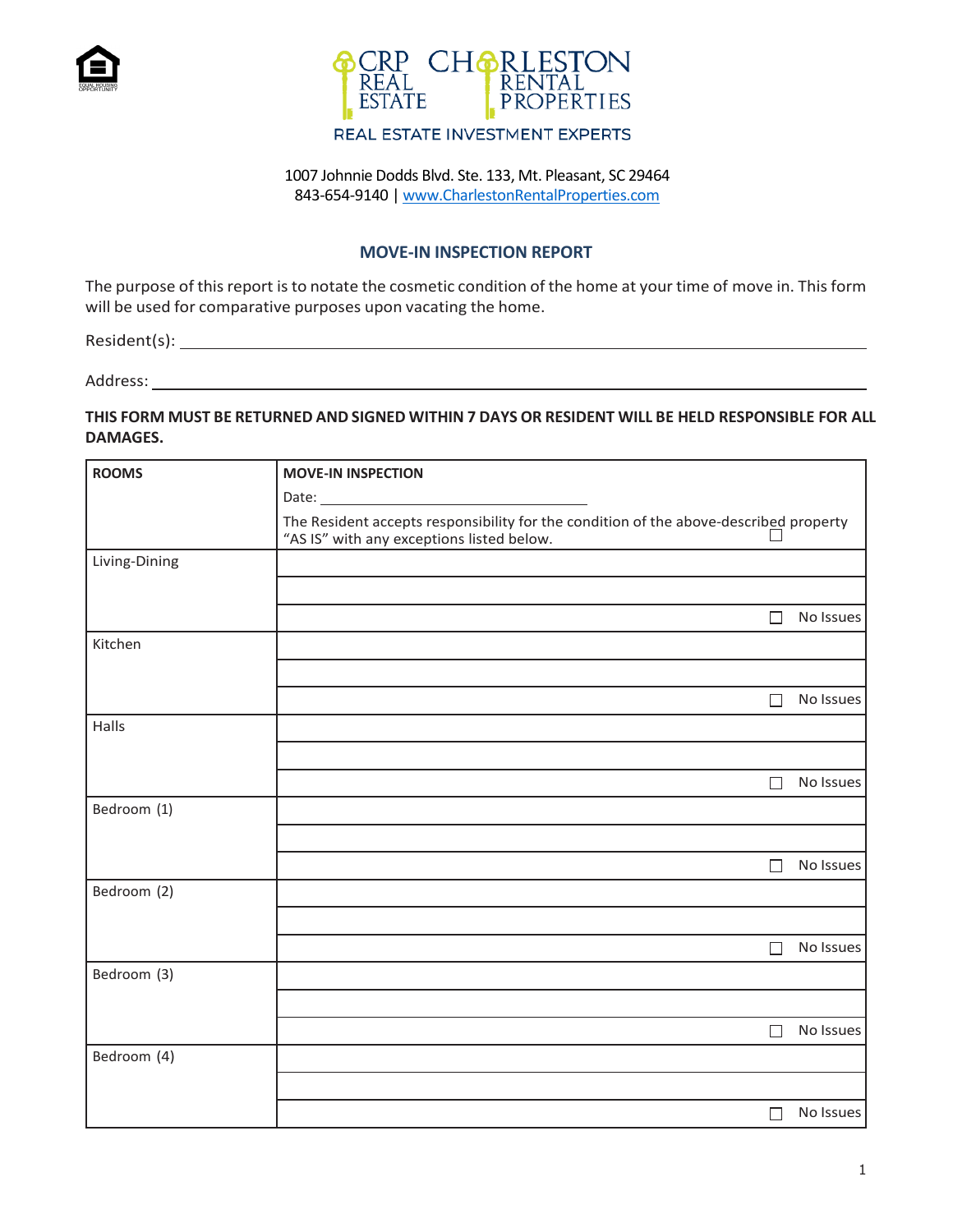| Bathroom (1)   |                                                                                                                                                                               |           |
|----------------|-------------------------------------------------------------------------------------------------------------------------------------------------------------------------------|-----------|
|                |                                                                                                                                                                               |           |
|                |                                                                                                                                                                               |           |
|                |                                                                                                                                                                               | No Issues |
| Bathroom (2)   | $\Box$                                                                                                                                                                        |           |
|                |                                                                                                                                                                               |           |
|                |                                                                                                                                                                               | No Issues |
| Bathroom (3)   | $\Box$                                                                                                                                                                        |           |
|                |                                                                                                                                                                               |           |
|                |                                                                                                                                                                               | No Issues |
| Outside        | П                                                                                                                                                                             |           |
|                |                                                                                                                                                                               |           |
|                |                                                                                                                                                                               | No Issues |
| Other Comments | Move-In Inspection<br>П                                                                                                                                                       |           |
|                |                                                                                                                                                                               |           |
|                |                                                                                                                                                                               | No Issues |
|                | Notice: The Resident(s) shall be responsible for the condition of property "AS IS", and<br>any damage beyond normal wear and tear will be paid for at the Resident's expense. |           |
|                | Resident                                                                                                                                                                      |           |
|                | Resident                                                                                                                                                                      |           |
|                | Landlord                                                                                                                                                                      |           |

\*If additional space is required, please continue below and to the back of this page.